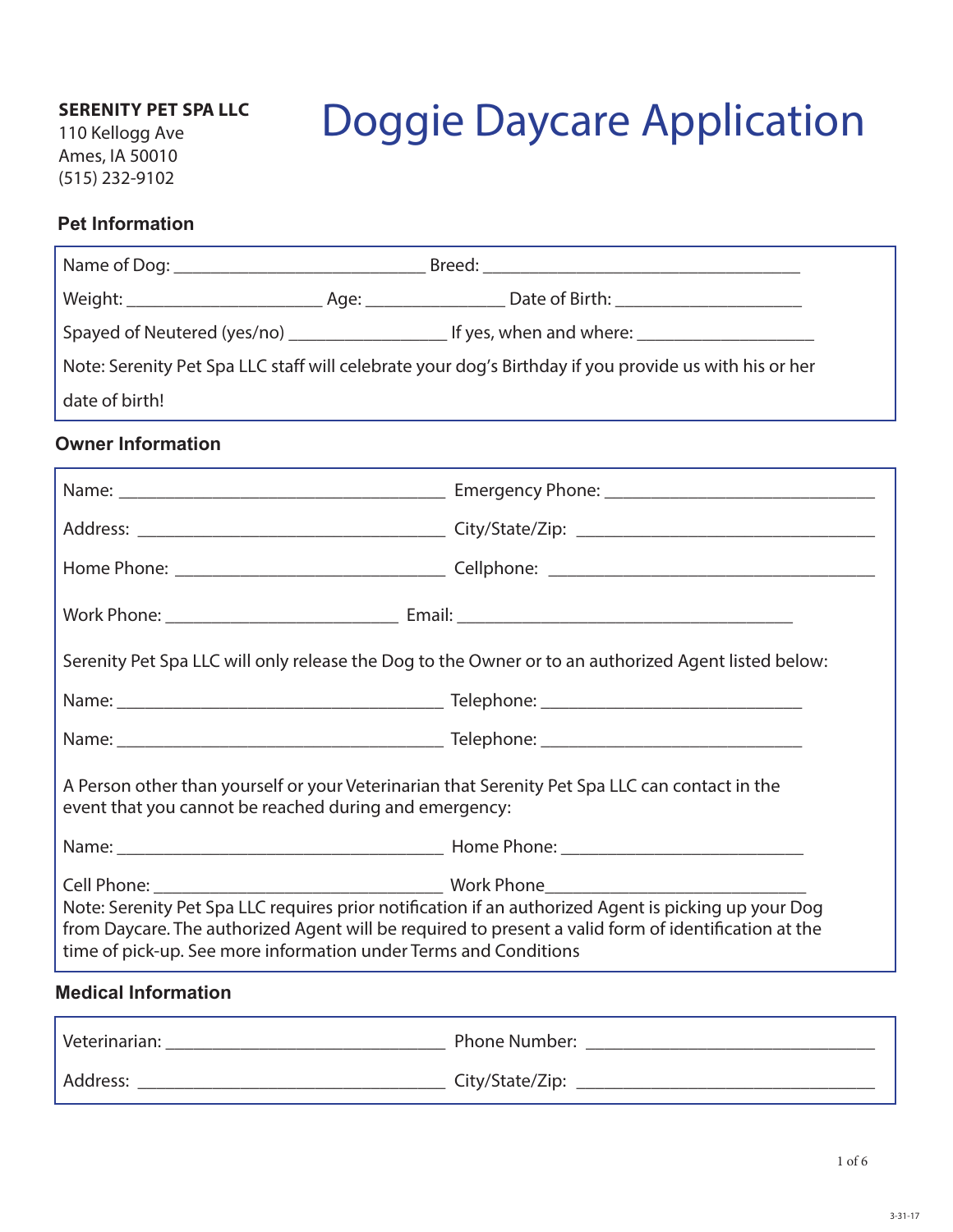## **Medical Information Continued**

| Does your Dog have any preexisting Medical Conditions that Serenity Pet Spa LLC should be                                                                                                                                                                       |
|-----------------------------------------------------------------------------------------------------------------------------------------------------------------------------------------------------------------------------------------------------------------|
| aware of? (for example: Seizures, Diabetes, Hypothyroidism, Old Fractures, Joint Dislocation, etc.)                                                                                                                                                             |
|                                                                                                                                                                                                                                                                 |
| Does your Dog have any Allergies (yes/no): _____________                                                                                                                                                                                                        |
|                                                                                                                                                                                                                                                                 |
| Does your Dog receive Heartworm Preventative (yes/no): ___________                                                                                                                                                                                              |
| Is your Dog on any other Medication (yes/no): ___________                                                                                                                                                                                                       |
|                                                                                                                                                                                                                                                                 |
| Does your Dog receive Flea and Tick Preventatives (yes/no): ____________                                                                                                                                                                                        |
|                                                                                                                                                                                                                                                                 |
| Note: Serenity Pet Spa LLC requires that all Dogs participating in Daycare be treated regularly with<br>Flea and Tick preventative. If Fleas are found on your Dog at any time while at Serenity Pet Spa<br>LLC the Dog will be treated at the Owner's expense. |
| <b>Your Dog's Personal Profile</b>                                                                                                                                                                                                                              |

| Does your Dog live with other Pets (yes/no): ____________                                                                                                                                                                      |  |
|--------------------------------------------------------------------------------------------------------------------------------------------------------------------------------------------------------------------------------|--|
|                                                                                                                                                                                                                                |  |
|                                                                                                                                                                                                                                |  |
|                                                                                                                                                                                                                                |  |
|                                                                                                                                                                                                                                |  |
|                                                                                                                                                                                                                                |  |
|                                                                                                                                                                                                                                |  |
| Has your Dog received any formal Obedience Training (yes/no):                                                                                                                                                                  |  |
| Please list when and where: example a state of the state of the state of the state of the state of the state of the state of the state of the state of the state of the state of the state of the state of the state of the st |  |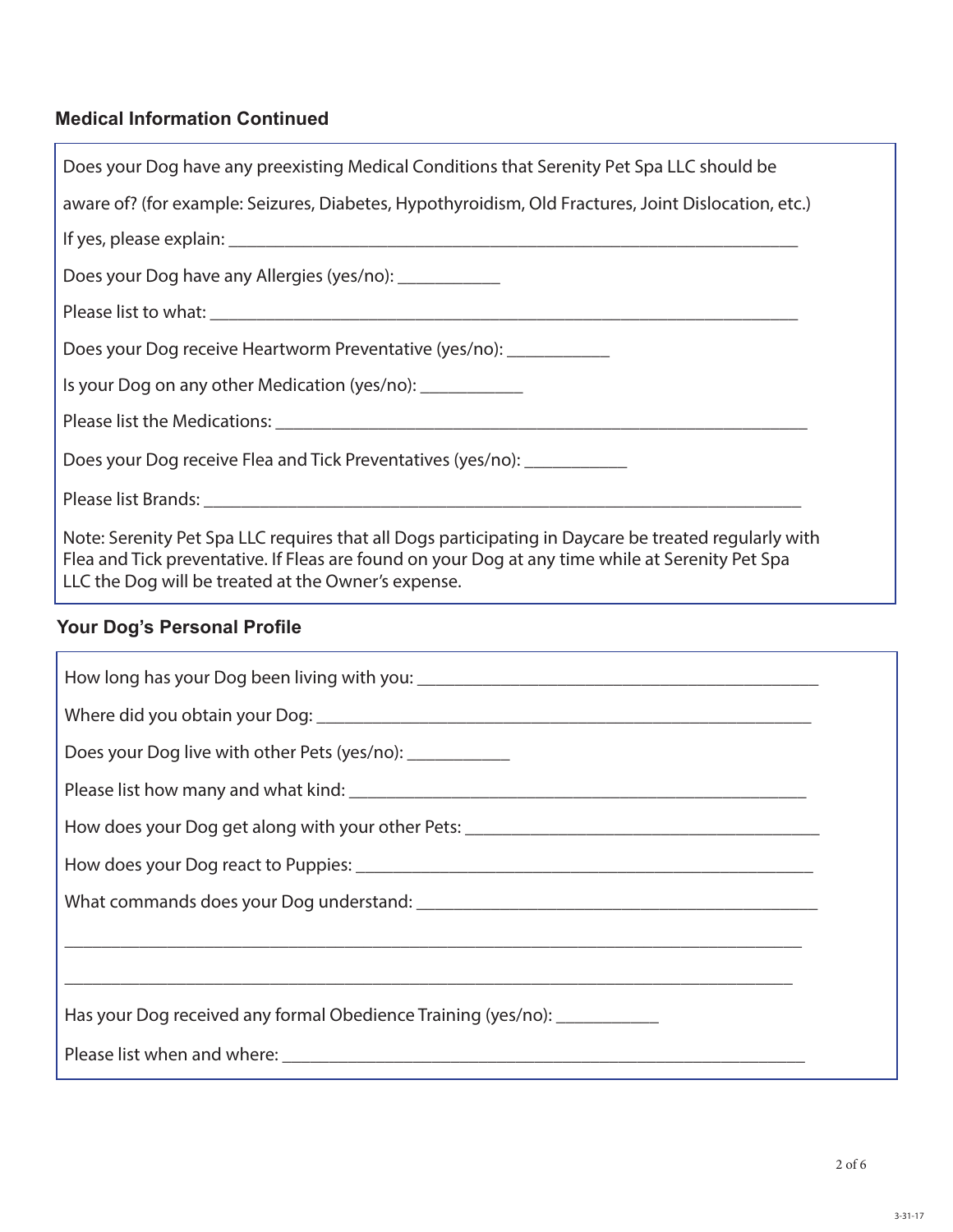| Please describe your Dog's normal weekly interaction with other Dogs, Humans, etc: ____________      |
|------------------------------------------------------------------------------------------------------|
|                                                                                                      |
|                                                                                                      |
|                                                                                                      |
|                                                                                                      |
|                                                                                                      |
| Has your Dog ever been to Doggie Daycare? Where, and how did he/she behave: _______________          |
|                                                                                                      |
| Has your Dog ever been boarded? Where, and how did he/she behave: __________________________________ |
|                                                                                                      |
|                                                                                                      |
| <u> 1989 - Johann Stoff, amerikansk politiker (d. 1989)</u>                                          |
| How does your Dog respond to its behavior being corrected by a Human: ______________________________ |
|                                                                                                      |
| Are there any kinds of People or Dogs that your Dog automatically fears or dislikes? Please explain: |
|                                                                                                      |
|                                                                                                      |
|                                                                                                      |
|                                                                                                      |
|                                                                                                      |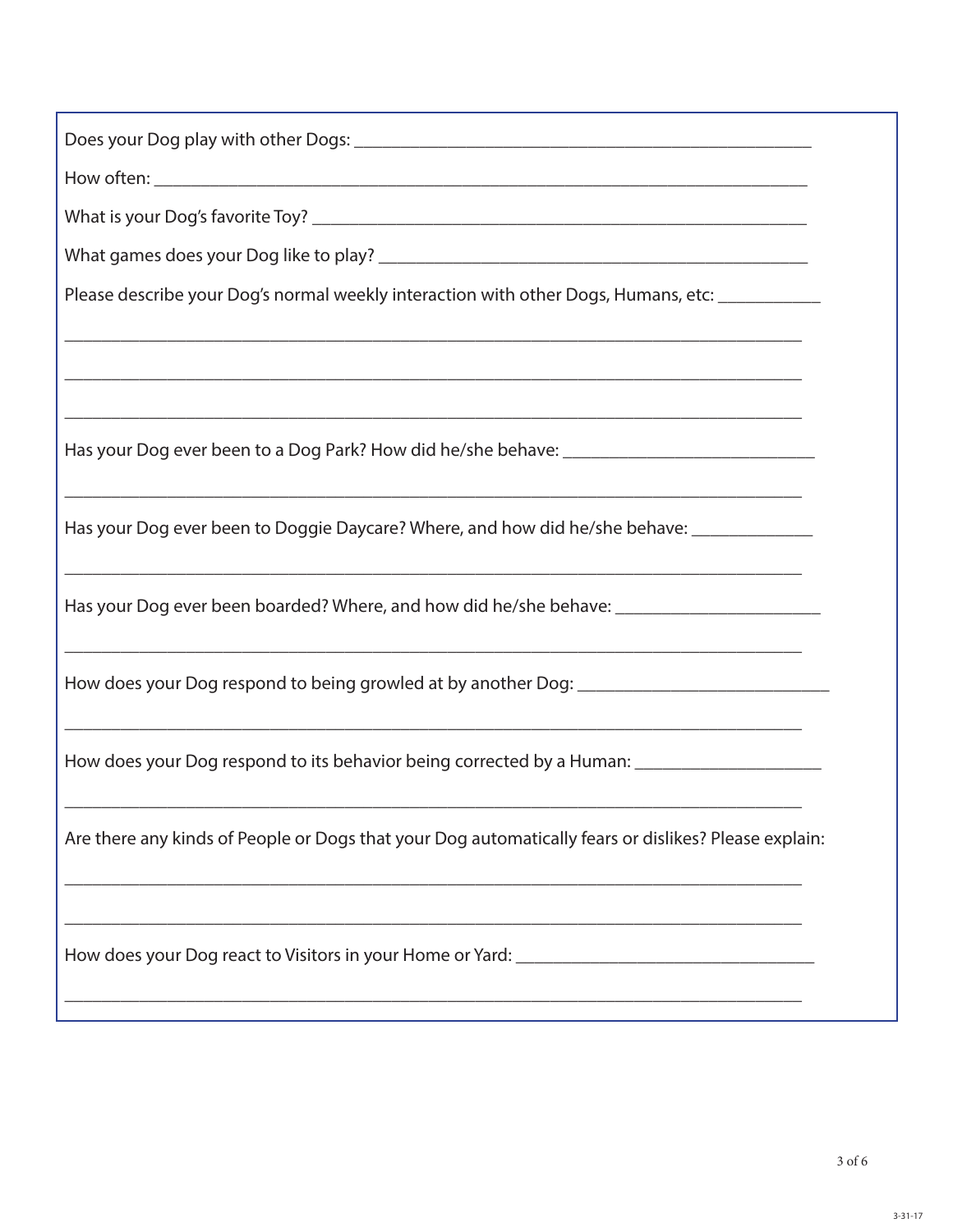|                                                     |                                                                                  | When on a walk, how does your Dog react to other Dogs that may be encountered: ____________          |
|-----------------------------------------------------|----------------------------------------------------------------------------------|------------------------------------------------------------------------------------------------------|
|                                                     |                                                                                  |                                                                                                      |
|                                                     |                                                                                  | Has your Dog ever growled at Someone or another Dog? Please explain: ______________________________  |
|                                                     |                                                                                  | Has your Dog ever bitten Someone or another Dog? Please explain: ___________________________________ |
|                                                     |                                                                                  | Has your Dog ever growled or snapped at Someone or another Dog for taking his/her Food or Toys       |
|                                                     |                                                                                  | Does your Dog have any sensitive areas on his/her body? Please explain: ___________________________  |
| Please Check any that apply to your Dog's behavior: |                                                                                  |                                                                                                      |
| Dog aggressive _____                                | People aggressive _____                                                          | Eating foreign objects ____                                                                          |
| Jumps up ____                                       | Chews $\_\_\_\_\$                                                                | Possessive _____                                                                                     |
| $Digs$ <sub>_____</sub>                             | Barks _____                                                                      |                                                                                                      |
| Runs away _____                                     | Unruly _____                                                                     |                                                                                                      |
| Escapes _____                                       | High jumper ____                                                                 |                                                                                                      |
| $Shy$ <sub>_____</sub>                              | Stool eater                                                                      |                                                                                                      |
| Picky eater _____                                   | House soils _____                                                                |                                                                                                      |
|                                                     |                                                                                  | Any additional information Serenity Pet Spa LLC should know about your Dog: _______________________  |
|                                                     |                                                                                  |                                                                                                      |
|                                                     |                                                                                  | What is the main reason you have chosen Doggie Daycare for your Dog: _______________________________ |
|                                                     | ,我们也不能在这里的时候,我们也不能在这里的时候,我们也不能会在这里的时候,我们也不能会在这里的时候,我们也不能会在这里的时候,我们也不能会在这里的时候,我们也 |                                                                                                      |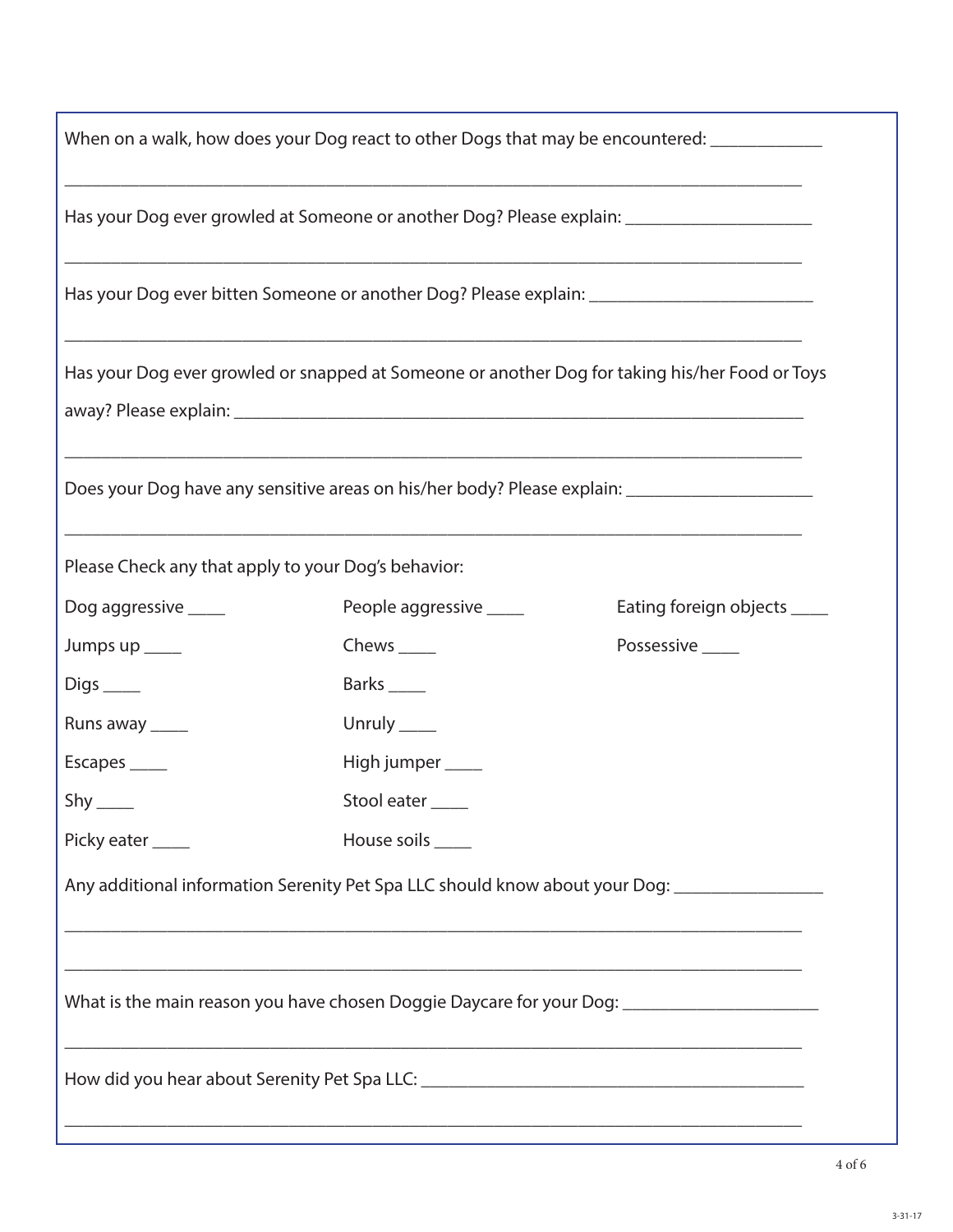#### **Terms and Conditions**

Before attending Daycare a Member of the Serenity Pet Spa LLC staff will perform an interview with each Client in order to protect the Health and Safety of both our Canine and Human Guests. Serenity Pet Spa LLC requires that all Dogs be current on the following Vaccinations as indicated by a Veterinarian:

- 1. Distemper / Parvo
- 2. Bordetella (Kennel Cough)

3. Rabies

Please provide Serenity Pet Spa with a Hard Copy of your Dog's Vaccination history. A copy can be faxed from your Veterinarian to (515) 232-9102. Should any Vaccinations become expired. Serenity Pet Spa LLC requires that they be updated prior to your Dog's next drop-off for Daycare.

Serenity Pet Spa LLC requires that every Dog be free of Internal Parasites as indicated by a Fecal Examination performed by a Veterinarian. Additionally, every Dog must be free from external Parasites, such as Fleas or Ticks. If Fleas are found on your Dog at any time while at Serenity Pet Spa LLC the Dog will be treated at the Owner's expense.

Note: During the warm months of the year, Serenity Pet Spa LLC staff highly recommends that your Dog be on a Flea and Tick Preventative, as well as Heartworm Preventative.

Owners of Dogs that are participating in the Daycare group must be aware of the following, as required by the State of Iowa:

1. There is an inherent risk of a Fight, resulting in possible Injury or Death to your Dog when there is commingling of Dogs from different Backgrounds, with different Temperaments, and owned by different Individuals.

2. There is an inherent risk of Disease transmission, resulting in possible Injury or Death to your Dog, when there is commingling of Dogs from different Backgrounds, with different Medical and Treatment Histories, and owned by different Individuals.

By Signing below I acknowledge and understand both the preceding and the following information:

1. I have the right to drop off and pick up my Dog(s) at any time during Regular Business hours or if prior arrangements have been made:

- Monday-Friday during Regular business hours
- Saturday, Sunday and Holidays at 1pm **OR** 7pm
- Evening pick-up time is available everyday at 7pm by Appointment (in which case you will be charged for an additional night of Boarding)

2. A \$5.00 late pick-up Fee will be assessed for every five minutes past 4:45pm unless prior arrangements have been made.

3. I authorized Serenity Pet Spa LLC to transport my Dog(s) to a licensed Veterinarian for any medical Evaluation and/or Treatment should it be deemed necessary by Serenity Pet Spa LLC Management. Serenity Pet Spa LLC will make an effort to transport my Dog(s) to the Veterinarian indicated on the Vaccination History provided, however, if necessary, my Dog(s) will be transported to Iowa State University Veterinary Teaching Hospital. I understand that I will be responsible for all charges related to the medical Evaluation and/or Treatment of my Dog(s) while in the care of Serenity Pet Spa LLC.